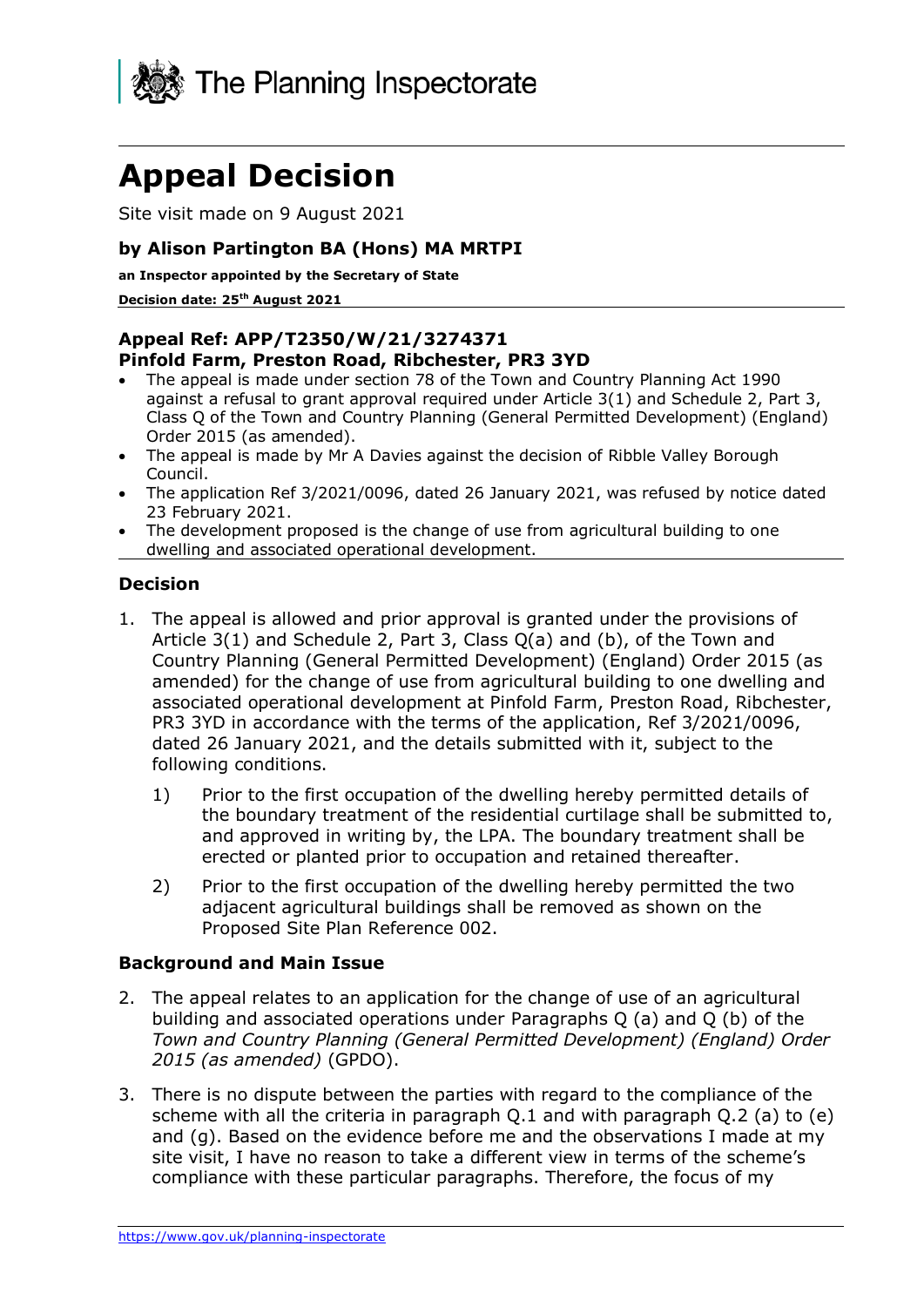determination of the appeal has been the area of difference between the parties which relates to paragraph Q.2 (f).

4. In the light of this the main issue in the appeal is the effect of the proposal on the design and external appearance of the building.

### **Reasons**

- 5. The agricultural building that is the subject of the appeal is a relatively modern fully enclosed portal frame structure. The base of the walls are constructed from concrete blocks with the top part being clad with Yorkshire boarding. The roof consists of corrugated cement roof sheets. The front elevation has a large sliding door, but otherwise there are no other openings on the barn.
- 6. The proposal would convert the barn to a dwelling whose external walls would be clad in timber and whose roof would be constructed from powder coated metal sheeting. Both these would reflect materials commonly found on modern agricultural buildings and which I observed on other barns in the locality. As such, the use of these materials would be sympathetic to the agricultural character of the building.
- 7. It is proposed to replace the existing door on the front elevation with full height glazing which would incorporate a door into the property. Whilst a greater height than the existing sliding door, the scale and proportions of this would reflect the large agricultural opening.
- 8. A similar sized opening is proposed on the rear elevation. Although this would not replace an existing opening it is not unusual for barns to have large openings at either end and so it would not appear out of character.
- 9. Other than this, both the number of openings added to the building and the size of them, have been kept to the minimum necessary to ensure light is provided to habitable rooms. The irregular shape and size of the windows and the high solid to void ratio they would maintain would ensure that the building retains its agricultural character. Moreover, the use of louvred timber cladding would reduce the visibility of the windows, and would match the timber cladding on the walls.
- 10. The existing barn has a number of clear panels in the roof allowing light in. Given this the proposed rooflights, which are small in size, would not be out of character.
- 11. As such, I am satisfied that the proposal would not unacceptably harm the design or the external appearance of the building. Accordingly, I consider it would not conflict with the requirements of paragraph Q.2(f) of the GPDO.

# **Conditions**

- 12. The GPDO attaches various standard conditions to this type of development, including that development must be completed within a period of 3 years (paragraph Q.2.(3)), and be in accordance with the approved details (paragraph  $W(12)(a)$ ).
- 13. The GPDO also indicates that conditions reasonably related to the subject matter of the prior approval can be imposed (paragraph W(13)). I have assessed the Council's suggested condition on this basis and the tests for conditions set out in the Framework.